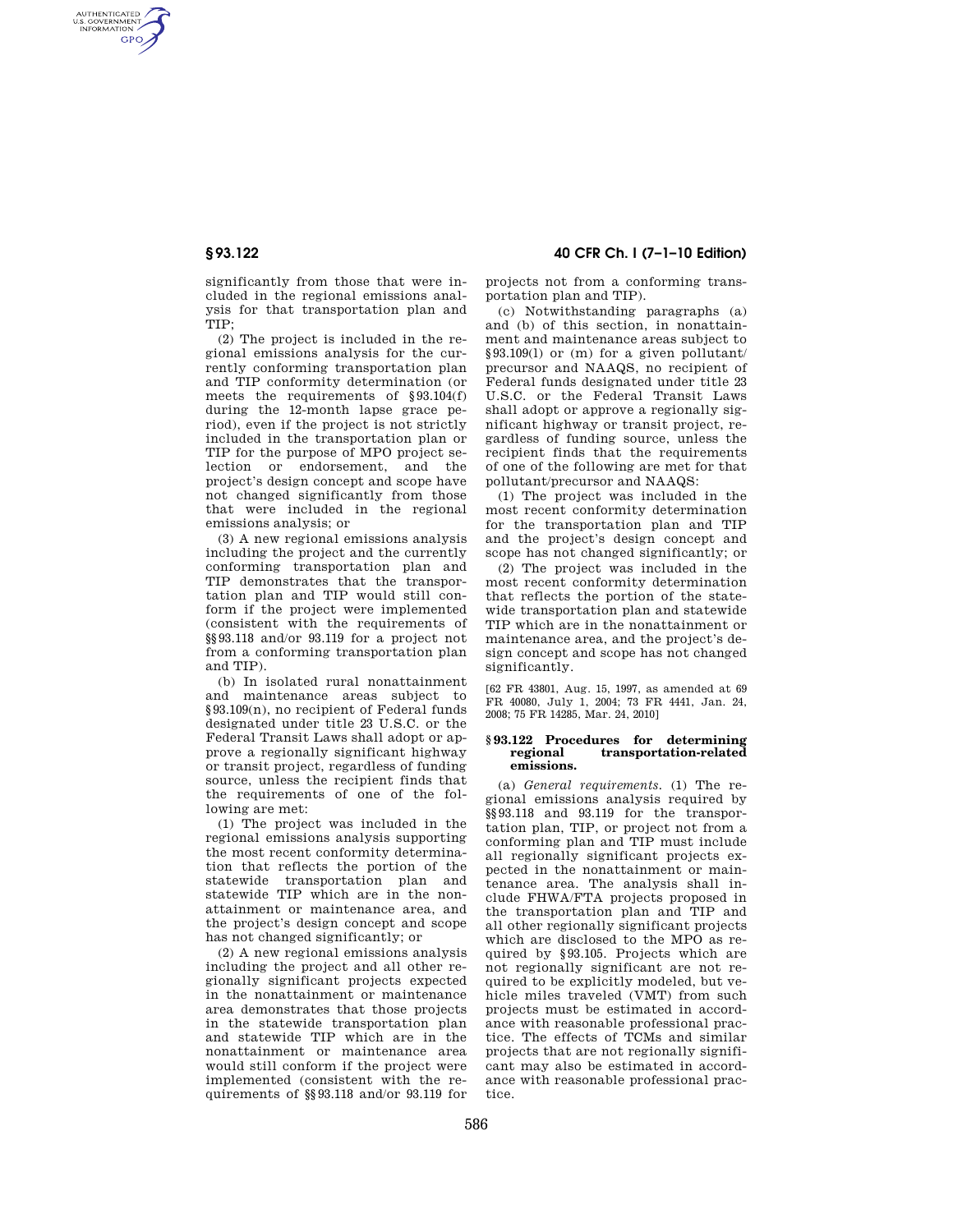# **Environmental Protection Agency § 93.122**

(2) The emissions analysis may not include for emissions reduction credit any TCMs or other measures in the applicable implementation plan which have been delayed beyond the scheduled date(s) until such time as their implementation has been assured. If the measure has been partially implemented and it can be demonstrated that it is providing quantifiable emission reduction benefits, the emissions analysis may include that emissions reduction credit.

(3) Emissions reduction credit from projects, programs, or activities which require a regulatory action in order to be implemented may not be included in the emissions analysis unless:

(i) The regulatory action is already adopted by the enforcing jurisdiction;

(ii) The project, program, or activity is included in the applicable implementation plan;

(iii) The control strategy implementation plan submission or maintenance plan submission that establishes the motor vehicle emissions budget(s) for the purposes of §93.118 contains a written commitment to the project, program, or activity by the agency with authority to implement it; or

(iv) EPA has approved an opt-in to a Federally enforced program, EPA has promulgated the program (if the control program is a Federal responsibility, such as vehicle tailpipe standards), or the Clean Air Act requires the program without need for individual State action and without any discretionary authority for EPA to set its stringency, delay its effective date, or not implement the program.

(4) Emissions reduction credit from control measures that are not included in the transportation plan and TIP and that do not require a regulatory action in order to be implemented may not be included in the emissions analysis unless the conformity determination includes written commitments to implementation from the appropriate entities.

(i) Persons or entities voluntarily committing to control measures must comply with the obligations of such commitments.

(ii) The conformity implementation plan revision required in §51.390 of this chapter must provide that written commitments to control measures that are not included in the transportation plan and TIP must be obtained prior to a conformity determination and that such commitments must be fulfilled.

(5) A regional emissions analysis for the purpose of satisfying the requirements of §93.119 must make the same assumptions in both the ''Baseline'' and ''Action'' scenarios regarding control measures that are external to the transportation system itself, such as vehicle tailpipe or evaporative emission standards, limits on gasoline volatility, vehicle inspection and maintenance programs, and oxygenated or reformulated gasoline or diesel fuel.

(6) The ambient temperatures used for the regional emissions analysis shall be consistent with those used to establish the emissions budget in the applicable implementation plan. All other factors, for example the fraction of travel in a hot stabilized engine mode, must be consistent with the applicable implementation plan, unless modified after interagency consultation according to  $$93.105(c)(1)(i)$  to incorporate additional or more geographically specific information or represent a logically estimated trend in such factors beyond the period considered in the applicable implementation plan.

(7) Reasonable methods shall be used to estimate nonattainment or maintenance area VMT on off-network roadways within the urban transportation planning area, and on roadways outside the urban transportation planning area.

(b) Regional emissions analysis in serious, severe, and extreme ozone nonattainment areas and serious CO nonattainment areas must meet the requirements of paragraphs (b) (1) through (3) of this section if their metropolitan planning area contains an urbanized area population over 200,000.

(1) By January 1, 1997, estimates of regional transportation-related emissions used to support conformity determinations must be made at a minimum using network-based travel models according to procedures and methods that are available and in practice and supported by current and available documentation. These procedures, methods, and practices are available from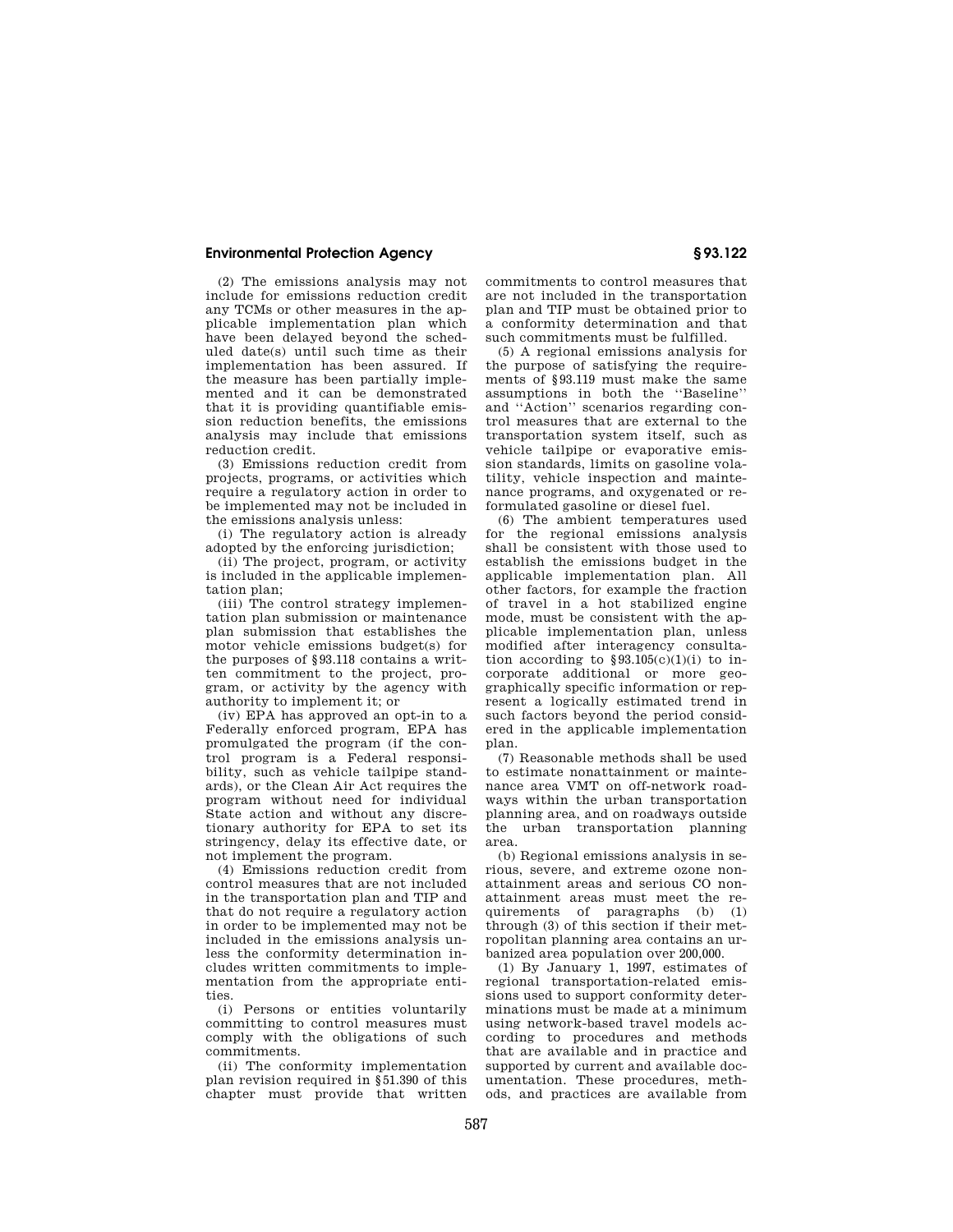DOT and will be updated periodically. Agencies must discuss these modeling procedures and practices through the interagency consultation process, as required by  $§93.105(c)(1)(i)$ . Networkbased travel models must at a minimum satisfy the following requirements:

(i) Network-based travel models must be validated against observed counts (peak and off-peak, if possible) for a base year that is not more than 10 years prior to the date of the conformity determination. Model forecasts must be analyzed for reasonableness and compared to historical trends and other factors, and the results must be documented;

(ii) Land use, population, employment, and other network-based travel model assumptions must be documented and based on the best available information;

(iii) Scenarios of land development and use must be consistent with the future transportation system alternatives for which emissions are being estimated. The distribution of employment and residences for different transportation options must be reasonable;

(iv) A capacity-sensitive assignment methodology must be used, and emissions estimates must be based on a methodology which differentiates between peak and off-peak link volumes and speeds and uses speeds based on final assigned volumes;

(v) Zone-to-zone travel impedances used to distribute trips between origin and destination pairs must be in reasonable agreement with the travel times that are estimated from final assigned traffic volumes. Where use of transit currently is anticipated to be a significant factor in satisfying transportation demand, these times should also be used for modeling mode splits; and

(vi) Network-based travel models must be reasonably sensitive to changes in the time(s), cost(s), and other factors affecting travel choices.

(2) Reasonable methods in accordance with good practice must be used to estimate traffic speeds and delays in a manner that is sensitive to the estimated volume of travel on each roadway segment represented in the network-based travel model.

# **§ 93.122 40 CFR Ch. I (7–1–10 Edition)**

(3) Highway Performance Monitoring System (HPMS) estimates of vehicle miles traveled (VMT) shall be considered the primary measure of VMT within the portion of the nonattainment or maintenance area and for the functional classes of roadways included in HPMS, for urban areas which are sampled on a separate urban area basis. For areas with network-based travel models, a factor (or factors) may be developed to reconcile and calibrate the network-based travel model estimates of VMT in the base year of its validation to the HPMS estimates for the same period. These factors may then be applied to model estimates of future VMT. In this factoring process, consideration will be given to differences between HPMS and network-based travel models, such as differences in the facility coverage of the HPMS and the modeled network description. Locally developed count- based programs and other departures from these procedures are permitted subject to the interagency consultation procedures of §93.105(c)(1)(i).

(c) *Two-year grace period for regional emissions analysis requirements in certain ozone and CO areas.* The requirements of paragraph (b) of this section apply to such areas or portions of such areas that have not previously been required to meet these requirements for any existing NAAQS two years from the following:

(1) The effective date of EPA's reclassification of an ozone or CO nonattainment area that has an urbanized area population greater than 200,000 to serious or above;

(2) The official notice by the Census Bureau that determines the urbanized area population of a serious or above ozone or CO nonattainment area to be  $e$ reater than  $200,000$ ; or

(3) The effective date of EPA's action that classifies a newly designated ozone or CO nonattainment area that has an urbanized area population greater than 200,000 as serious or above.

(d) In all areas not otherwise subject to paragraph (b) of this section, regional emissions analyses must use those procedures described in paragraph (b) of this section if the use of those procedures has been the previous practice of the MPO. Otherwise, areas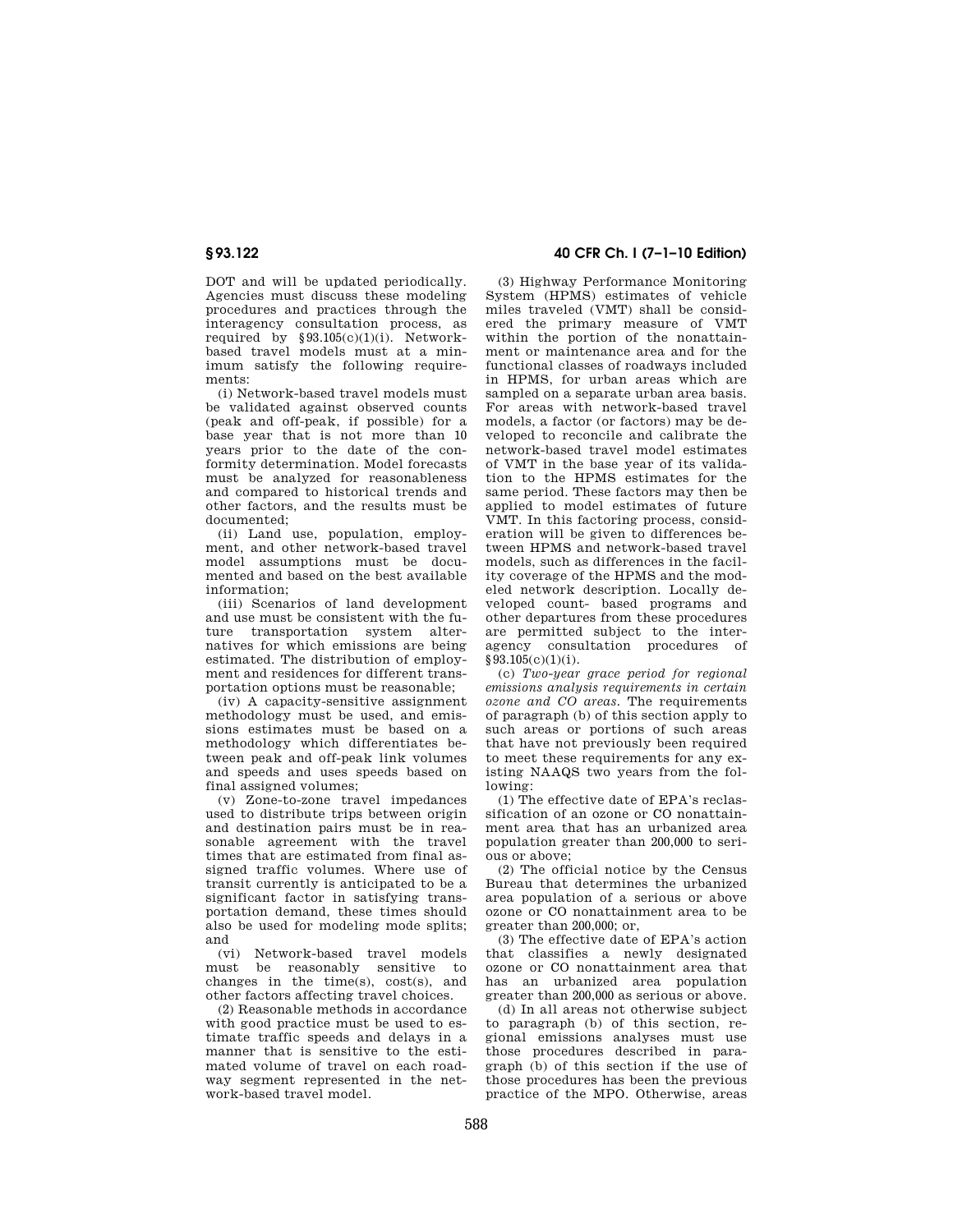## **Environmental Protection Agency § 93.122**

not subject to paragraph (b) of this section may estimate regional emissions using any appropriate methods that account for VMT growth by, for example, extrapolating historical VMT or projecting future VMT by considering growth in population and historical growth trends for VMT per person. These methods must also consider future economic activity, transit alternatives, and transportation system policies.

(e) *PM<sup>10</sup> from construction-related fugitive dust.* (1) For areas in which the implementation plan does not identify construction-related fugitive PM<sub>10</sub> as a contributor to the nonattainment problem, the fugitive  $PM_{10}$  emissions associated with highway and transit project construction are not required to be considered in the regional emissions analysis.

 $(2)$  In PM<sub>10</sub> nonattainment and maintenance areas with implementation plans which identify construction-related fugitive  $PM_{10}$  as a contributor to the nonattainment problem, the regional PM<sup>10</sup> emissions analysis shall consider construction-related fugitive PM<sup>10</sup> and shall account for the level of construction activity, the fugitive PM<sup>10</sup> control measures in the applicable implementation plan, and the dustproducing capacity of the proposed activities.

(f) *PM2.5 from construction-related fugitive dust.* (1) For  $PM_{2.5}$  areas in which the implementation plan does not identify construction-related fugitive  $PM_{2.5}$ as a significant contributor to the nonattainment problem, the fugitive  $PM_{2.5}$ emissions associated with highway and transit project construction are not required to be considered in the regional emissions analysis.

(2) In  $PM<sub>2.5</sub>$  nonattainment and maintenance areas with implementation plans which identify construction-related fugitive  $PM_{2.5}$  as a significant contributor to the nonattainment problem, the regional  $PM_{2.5}$  emissions analysis shall consider construction-related fugitive  $PM<sub>2.5</sub>$  and shall account for the level of construction activity, the fugitive  $PM_{2.5}$  control measures in the applicable implementation plan, and the dust-producing capacity of the proposed activities.

(g) *Reliance on previous regional emissions analysis.* (1) Conformity determinations for a new transportation plan and/or TIP may be demonstrated to satisfy the requirements of §§93.118 (''Motor vehicle emissions budget'') or 93.119 (''Interim emissions in areas without motor vehicle emissions budgets'') without new regional emissions analysis if the previous regional emissions analysis also applies to the new plan and/or TIP. This requires a demonstration that:

(i) The new plan and/or TIP contain all projects which must be started in the plan and TIP's timeframes in order to achieve the highway and transit system envisioned by the transportation plan;

(ii) All plan and TIP projects which are regionally significant are included in the transportation plan with design concept and scope adequate to determine their contribution to the transportation plan's and/or TIP's regional emissions at the time of the previous conformity determination;

(iii) The design concept and scope of each regionally significant project in the new plan and/or TIP are not significantly different from that described in the previous transportation plan; and

(iv) The previous regional emissions analysis is consistent with the requirements of §§93.118 (including that conformity to all currently applicable budgets is demonstrated) and/or 93.119, as applicable.

(2) A project which is not from a conforming transportation plan and a conforming TIP may be demonstrated to satisfy the requirements of §93.118 or §93.119 without additional regional emissions analysis if allocating funds to the project will not delay the implementation of projects in the transportation plan or TIP which are necessary to achieve the highway and transit system envisioned by the transportation plan, the previous regional emissions analysis is still consistent with the requirements of §93.118 (including that conformity to all currently applicable budgets is demonstrated) and/or §93.119, as applicable, and if the project is either:

(i) Not regionally significant; or